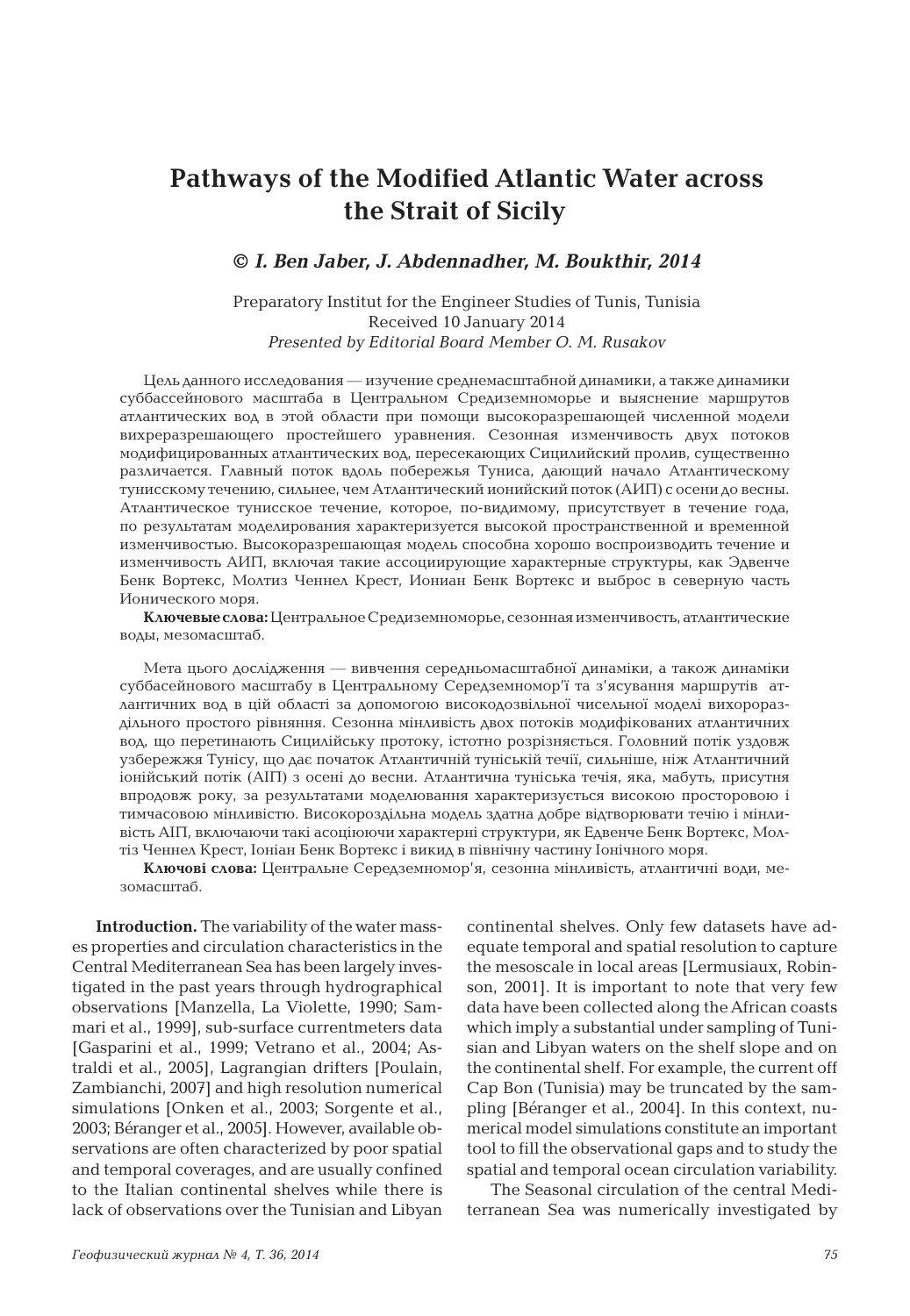many authors [Sorgente et al., 2003; Béranger et al., 2005; Astraldi et al., 2002]. Although these efforts allowed understanding a lot about this circulation, some interrogations remain without convincing answers. One of the main objectives of this work is to examine the time and spatial variability of the Atlantic Tunisian Current (ATC), which is not well documented. Moreover, its long-term variability in space and time is only inferred from surface drifters [Poulain, Zambianchi, 2007] and SST satellite images [Hamad et al., 2005]. To this end, we have investigated the seasonal variations of the surface circulation in the central Mediterranean Sea from a high resolution eddy-resolving primitive equation numerical model (ROMS).

**Model setup.** *Model description***.** The model used in this study is based on the Regional Oceanic Modelling System (ROMS), a three-dimensional primitive equation, finite difference hydrodynamic model. ROMS solves the primitive equations in an earth-centred rotating environment, based on the Boussinesq approximation and hydrostatic vertical momentum balance. ROMS uses stretched, terrain-following coordinates in the vertical and orthogonal curvilinear coordinates in the horizontal. ROMS is a split-explicit, free-surface oceanic model, where short time steps are used to advance the surface elevation and barotropic momentum equations, with a much larger time step used for temperature, salinity, and baroclinic momentum. ROMS employs a special 2-way time-averaging procedure for the barotropic mode, which satisfies the 3D continuity equation. For further details and more complete description of the model, the reader is referred to [Shchepetkin, McWilliams, 2005]. The vertical mixing of momentum, heat, and salt are determined by a turbulence submodel known as the Mellor—Yamada level 2.5 turbulence closure scheme [Mellor, Yamada, 1982]. Horizontal mixing uses Smagorinsky diffusivity where the horizontal mixing coefficient depends on the grid size and horizontal shear as well as an arbitrary constant.

The surface boundary condition for momentum is:

$$
K_M \frac{\partial \mathbf{u}}{\partial z}\bigg|_{z=\eta} = \frac{\tau}{\rho_0} \,. \tag{1}
$$

where **τ** is the wind stress vector,  $K_M$  is the vertical kinematic viscosity,  $\rho_0$ =1025 kg·m<sup>-3</sup> is a reference density and η is the free surface elevation. The wind stress components use a drag coefficient  $C_d = C_d(T_a, T, W)$  as function of the wind amplitude (W), the air temperature  $(T_a)$  and the sea surface

temperature predicted by the model (T) following the polynomial approximation given by [Hellerman, Rosenstein, 1983]. The surface boundary conditions for potential temperature take the classic form:

$$
K_H \frac{\partial T}{\partial z}\bigg|_{z=\eta} = \frac{Q_T}{\rho_0 C_P} \tag{2}
$$

where  $Q_T$  is the net heat flux,  $C_p$  (4186 J kg<sup>-1</sup> K<sup>-1</sup>) is the specific heat capacity of pure water at constant pressure and  $K_H$  is the vertical heat diffusivity. The net heat flux  $Q_T$  (Eq. 2) involves the balance between surface solar radiation  $(Q<sub>S</sub>)$ , the net long-wave radiation  $(Q_B)$ , the latent  $(Q_E)$  and sensible  $(Q_H)$  heat fluxes.

For the salinity flux we consider the water balance:

$$
K_H \frac{\partial S}{\partial z}\bigg|_{z=\eta} = (E - P - R)S + C(S^* - S) \qquad (3)
$$

where E is the evaporation rate, P the precipitation rate, R is the river runoff and S is the surface model salinity at the first level. In our simulations the runoff R is set to 0 because of the absence of rivers with significant discharge. The last term of Eq. (3) is the salinity flux correction and accounts for the imperfect knowledge of E-P (P especially). S\* is the monthly mean sea climatology surface salinity from Med12 dataset.

*The Model domain***.** The region covered by the present study includes the Tunisian continental Shelf, the Sicily Strait and the adjacent areas. The model domain (Fig. 1) extends from 8.8°E to 17°E and from 31°N to 40°N. The horizontal grid resolution is chosen to be 1/32° in both longitudinal and latitudinal directions, which corresponds to 3.5 km in the longitude/latitude. The grid resolution is chosen to be  $1/32^{\circ}$  for a better representation of the mesoscale eddy activity and of the exchanges through the Strait of Sicily. This resolution is below the first internal Rossby radius of deformation, about 10 km long [Send et al., 1999]. A grid spacing in  $\sigma$  is used in the vertical with 30 vertical levels. For numerical stability, the external time step  $\Delta t$  is set to 8 s with an internal integration every 240 s, in order to satisfy the CFL condition  $\Delta t < \Delta s / \sqrt{2gh}$ , where  $\Delta s$  is the minimum grid length.

*Bathymetry and initial conditions*. The model bathymetry is deduced from Smith and Sandwell topography database [Smith, Sandwell, 1997] by a bilinear interpolation of the depth data onto the model grid. The resulting bathymetry is shown in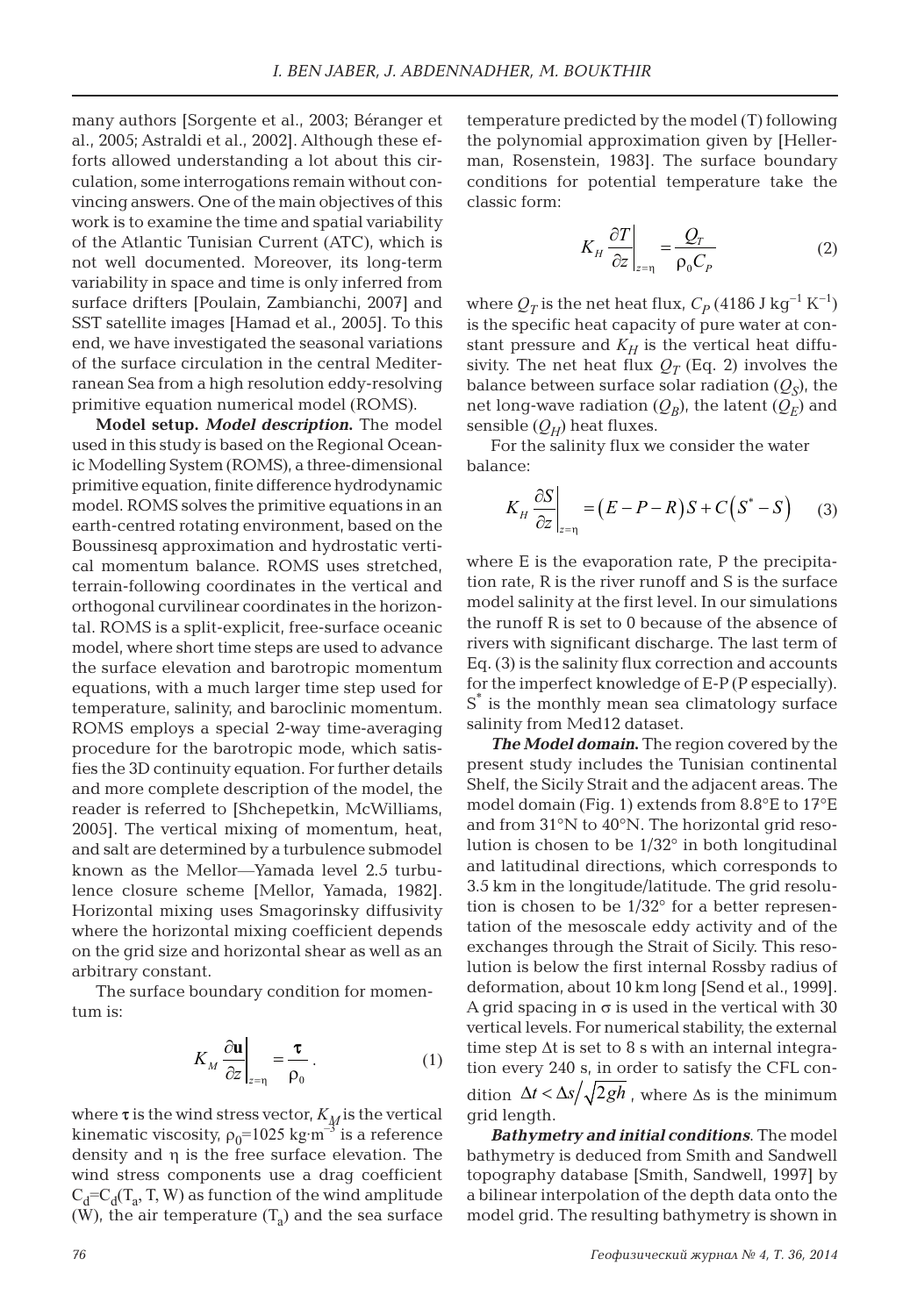

Fig. 1. Model domain and the main subbasins.

Fig. 2. It shows the main features of the modelled area geometry which is mainly characterised by the Tunisian shelf, the Adventure Bank and the Malta plateau where depths are less than 100 m and a much deeper eastern area with a maximum depth exceeding 2000 m. The Tunisian continental shelf is very wide and covers a large of the Strait. In the Gulf of Gabes, the bathymetry is shallower than 30 m for large stretches away from the coast. The isobath 100 m is 200 km away from the coast.

The model was initialized with the temperature and salinity fields provided by the MEDAT-LAS monthly climatology [MEDAR/MEDATLAS Group., 2002].

*Lateral open boundary conditions***.** The model has four open boundaries located in the southern Tyrrhenian Sea (along 39.5°N), in the Sardinia Channel (along 9°E) and in the open Ionian Sea (along 17°E). At the lateral open boundaries the regional model receives information of temperature, salinity and velocity fields from coarse

*Геофизический журнал № 4, Т. 36, 2014 77*

resolution basin scale model MED12 [Lebeaupin Brossier et al., 2013]. Lateral open boundary conditions are defined through a simple off-line one way nesting technique that represents an efficient way to downscale the model solutions from the basin-scale (9 km, the coarse model) to the subregional scale (3.4 km). It has been largely used in numerical weather predictions and recently in numerical oceanography to simulate the hydrodynamics of limited coastal areas [Sorgente et al., 2003; Drago et al., 2003; Oddo, Pinardi, 2008]. The monthly mean values of temperature, salinity, total velocity were transferred from the coarse spaced grid of MED12 [Lebeaupin Brossier et al., 2013] to the finely spaced grid of the ROMS open boundaries through an off-line, one-way asynchronous nesting. On the vertical plane, the coarse and fine resolution models have different vertical coordinate systems. The coarse resolution model uses a z-level discretization model, while the high resolution model uses a sigma-coordinate system. The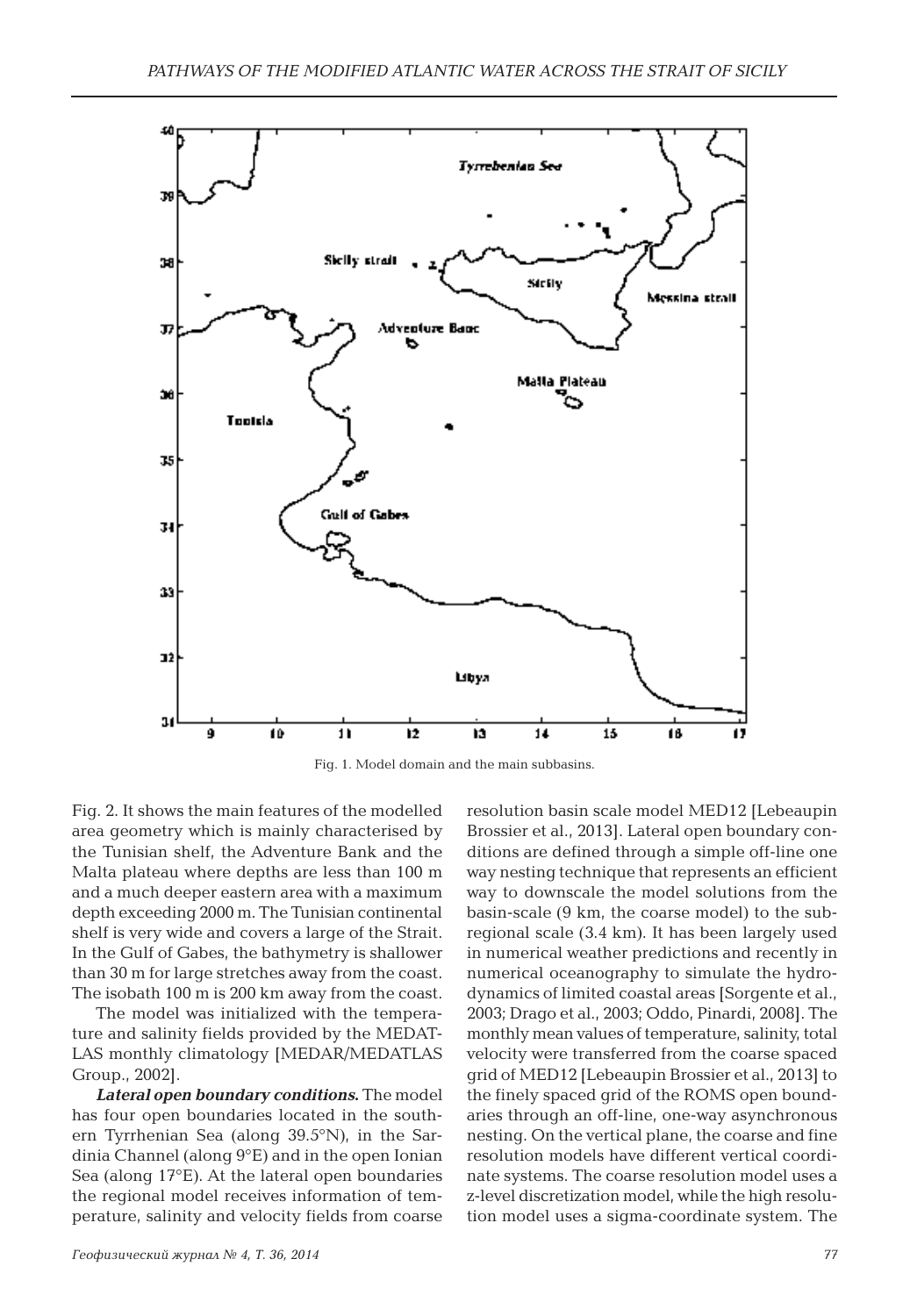

Fig. 2. Bathymetry (in m) in the central Mediterranean Sea.

main advantage with the latter vertical discretization is that a smooth representation of the bottom topography can be obtained. It has been shown [Bell, 1997] that, especially with finer grids, the step structure of a z-level model can lead to vorticity errors and consequently, to errors in the barotropic component of the flow, leading to rather large temperature errors. In the sigma-coordinate system, the top numerical level follows the free sea surface, while the lowest numerical level follows the bottom depth.

**Results.** *Surface circulation*. The schematic of the surface circulation in the Central Mediterranean Sea was investigated by several authors [Onken et al., 2003; Béranger et al., 2004; Astraldi et al., 1996; Ben Jaber et al., 2013]. The Atlantic water (AW) enters the Mediterranean Sea through the Strait of Gibraltar, becoming warmer and saltier along the African coast and constituting the origin of the Modified Atlantic Water (MAW) proceeding towards east [Warn-Varnas et al., 1999]. In the Sardinia Channel the MAW is partially deviated northward by the shallow Tunisian Skerki Bank [Manzella et al., 1990] and then divides into two main branches under the effect of the bathymetry. The first branch directly flows into the Tyrrhenian Sea along the northern coast of Sicily [Astraldi et al., 1996], while the second turns southward into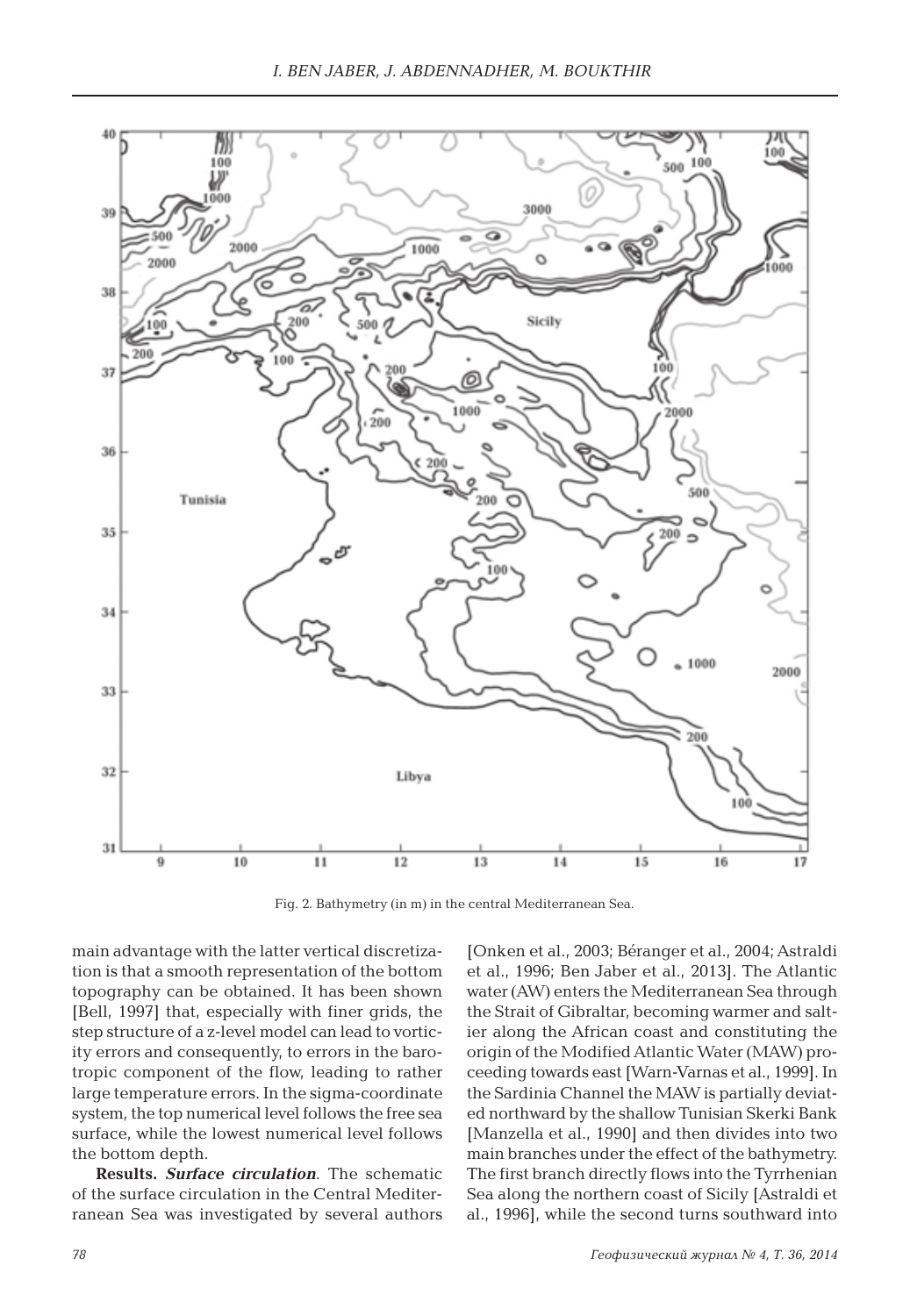the Sicily Channel as a strong and narrow jet. Instead of these efforts, some uncertainties remain concerning the behavior of the veins crossing the Strait of Sicily, in particular the path of the main flow along the Tunisian coast as well as its width.

Fig. 3 shows the monthly mean of sea surface salinity and sea surface temperature fields in April during the  $11<sup>th</sup>$  year of the simulation. This presentation was chosen, on one hand, to figure out the major water masses of the Central Mediterranean Sea surface and, on the other hand, to specify their pathway. Indeed, the MAW can be traced by its low salinity and temperature values. It is evident from Fig. 3 that the MAW invades the strait of Sicily and continues to flow eastward to the Tyrrhenian Sea and after crossing the strait, the major water flux follows the isobath 200m and occupies a large part of the Tunisian continental shelf and the rest goes to the south coast of Sicily. The monthly distribution of the simulated salinity field increases from the eastern Tunisian shelf to the eastern side of the domain, with a gradual modification of surface properties of the MAW. The Gulf of Gabes, a region characterized by a shallow bathymetry, is characterized by strong anomalies of the temperature and salinity. To better identify the pathway of the modified Atlantic water in the eastern basin, we show in Fig. 4 the velocity vectors at a depth of 20 m in summer and in winter during as simulated by our model. It is apparent from Fig. 4 that in the Sardinia Channel the MAW is partially deviated northward by the shallow Tunisian Skerki Bank in agreement with observations and then divides into three main branches under the effect of the bathymetry [Herbaut et al., 1998]. One branch enters the Tyrrhenian Sea, flowing along the northern Sicilian coast as Bifurcation Tyrrhenian Current (BTC); the other two MAW veins flow into to the eastern Mediterranean basin crossing the Sicilian Channel, in agreement with previous studies [Astraldi et al., 1999; Sorgente et al., 2003; Béranger et al., 2004]. The main flow in the crossing the Sicilian Channel is along the Tunisian coast and gives rise to the Atlantic Tunisian Coast (ATC), while the smaller flux on the southern Sicilian shelf gives rise to the northern meandering AIS-Atlantic Ionian Stream [Robinson et al., 1999].

Our simulations show that the ATC flows southward over the Tunisian continental slope with an associated salinity minimum (see Fig. 4) as a relatively strong current decreasing progressively its velocity south-eastward. It flows approximately following the 200 m isobaths. The semipermanent features linked to the meanders of the AIS during summer described by several studies [Robinson



Fig. 3. Monthly mean of sea surface salinity (SSS) and potential temperature (SST) in April.

et al., 1999; Lermusiaux, 1999; Sorgente et al., 2003; Lermusiaux, Robinson, 2001; Béranger et al., 2004], namely, the cyclonic Adventure Bank Vortex (ABV hereafter), the anti-cyclonic Maltese Channel Crest (MCC hereafter), the cyclonic Ionian Shelf break Vortex (ISV hereinafter), and the intermittent cyclonic Messina Rise Vortex (MRV hereafter) are well reproduced (see Fig. 4). These meanders and eddies vary in strength, size and shape, shift their positions, and interact. They are partly controlled by topographic features, coastal geometry, and thermohaline boundary forcing. The seasonal variability of the ATC and the AIS is significantly different. The southern flow along the African coast reaches its maximum in late autumn, in agreement with the observations [Astraldiet al., 1996]. The MAW vein close to the southern Sicilian coast is most conspicuous during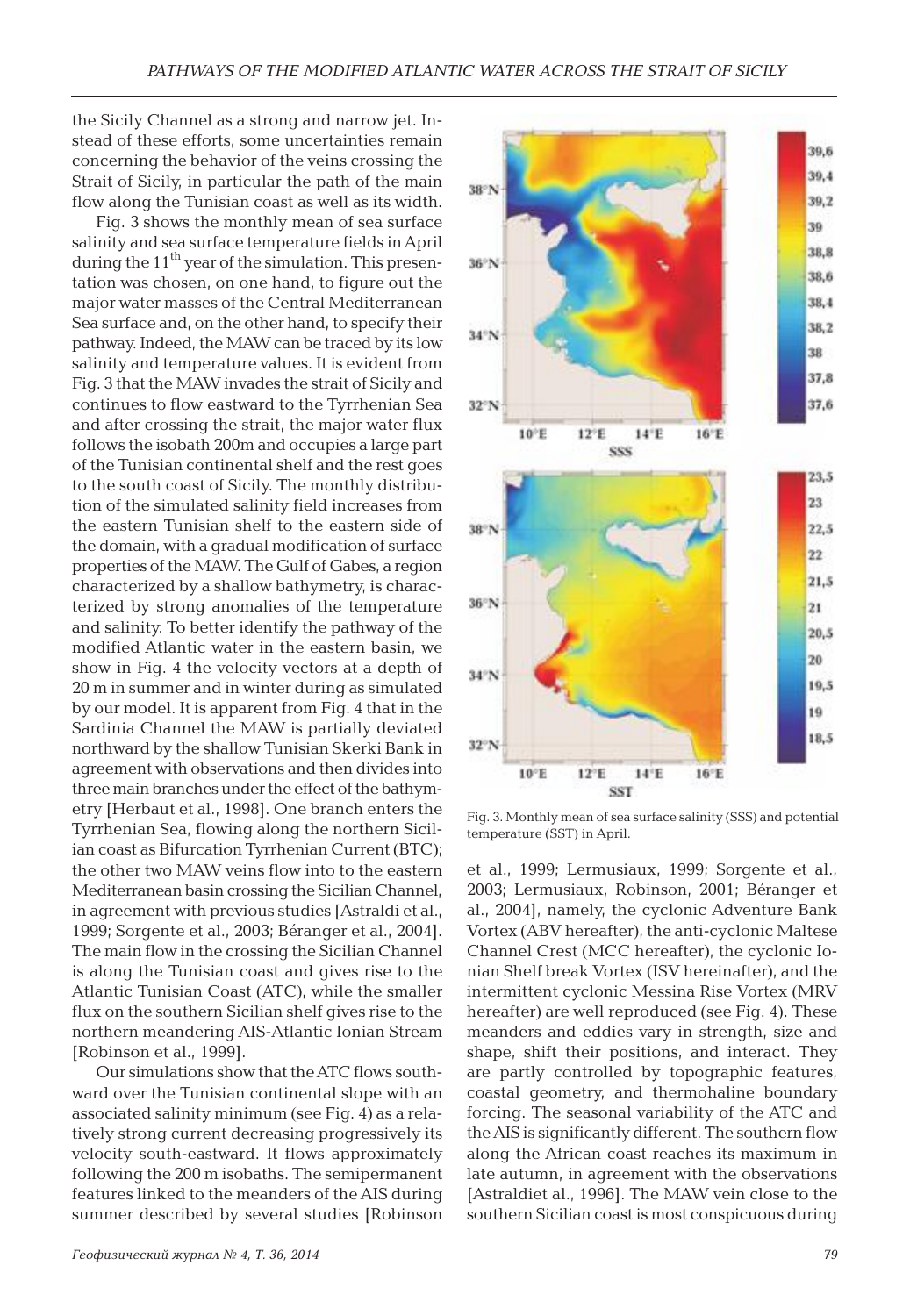

Fig. 6. Monthly mean vertical sections of salinity and potential temperature in August and January along latitude 36,4°N (Sicily strait, SS section), and along latitude 34,1°N (Gulf of Gabes, GG section).

summer and autumn, proceeding eastward along the swift topographically controlled AIS. During winter, the MAW fills the whole extent of the Strait up to the westernmost tip of the southern Sicilian shelf. Starting from spring, this MAW then starts to progressively detach from the surface, taking the form of a subsurface core at a depth of about 60 m in autumn [Sorgente et al., 2003].

For the MAW branch, which entered the Tyrrhenian Sea, the trajectory varied with season. In summer situation, the circulation is characterized by many eddies. In particular, a big anticyclonic eddy is seen off northwestern Sicily (Fig. 4, *a*), which has been identified from satellite altimeter data [Boukthir et al., 2007]. On the other hand, in winter, the MAW flowed along the northern coast of Sicily and cyclonically in the Tyrrhenian Sea (Fig. 4, *b*). The seasonal variability of the surface circulation off northwestern Sicily deduced from our numerical simulation has been confirmed from the analysis of eleven years of Topex/Poseidon and ERS1/2 data [Abdennadher, Boukthir, 2007].

**Circulation in the eastern Tunisian shelf.**  The circulation in the eastern Tunisian shelf is characterized mainly by a strong and relatively cooler eastward flow, entailing the Modified Atlantic Water southward. This current, called the Atlantic Tunisian current, is following closely to the African shelf edge. South of Lampedusa Island, the ATC splits into two branches at 34.5°N. One branch flows into the Ionian Sea (branch 3, Fig. 5, *a*), while the second flows south-eastward and bifurcates into two veins (1) and (2) as illustrated in Fig. 5. The first one (1) entered the Gulf of Gabes and the second one (2) flows approximately following the 200 m isobaths until Libya coast which can be considered as the eastward extension of ATC along the Libyan coast [Poulain,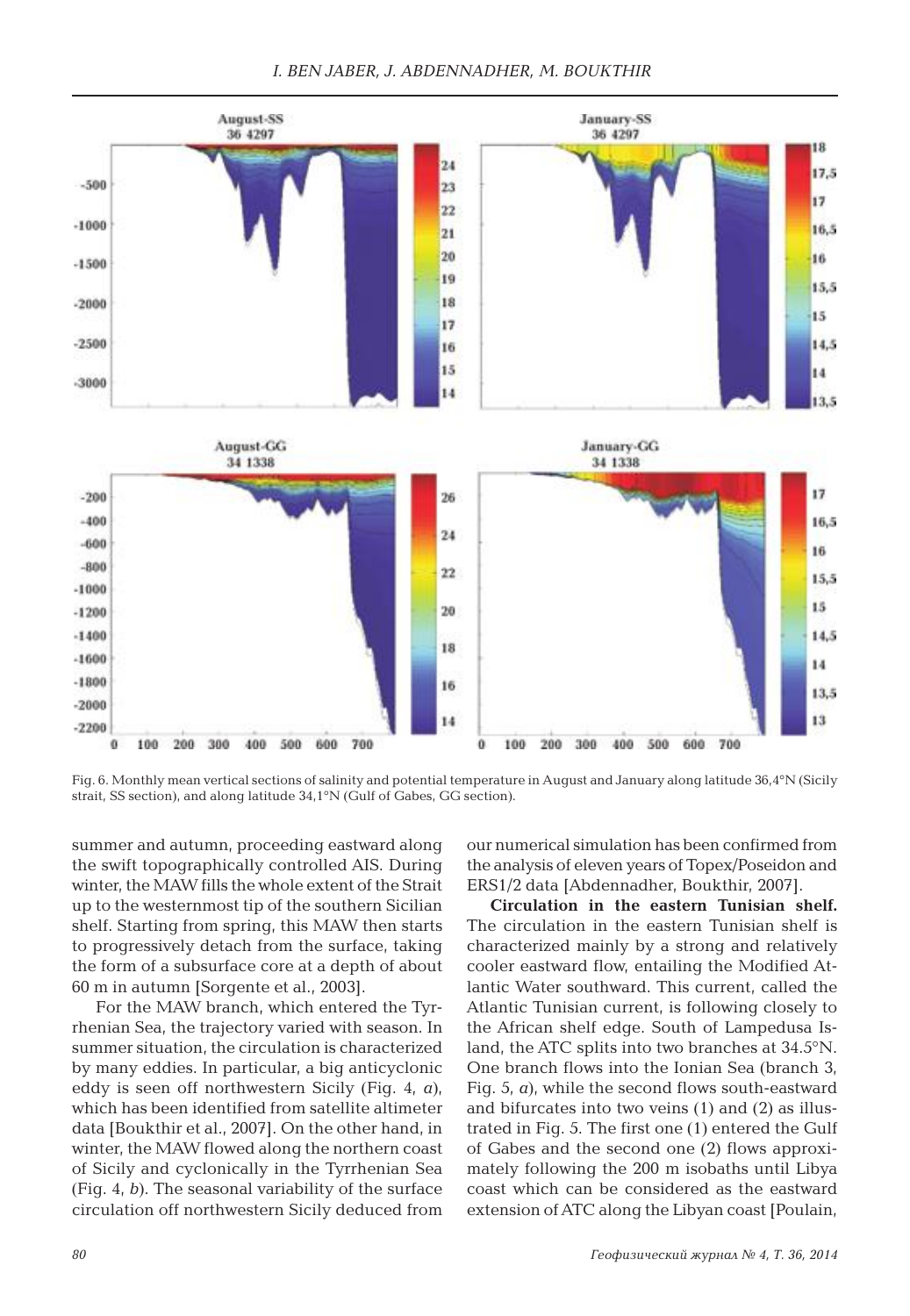

Fig. 4. Horizontal current at depth 20 m in summer (upper) and winter (lower).

Zambianchi, 2007; Napolitano et al., 2003]. The ATC is characterized by an important seasonal variability. During autumn-winter period, the ATC invades the Tunisian continental shelf (Fig. 5, *c*, *d*) and there is no more flow toward the Ionian Sea. Our simulations show that the ATC exists in summer (Fig. 5, *b*) but it is the subject of high interannual variability. Indeed, the ATC becomes weak in summer and may even disappear during some other years. This could explain the contradiction between those who assert that the ATC does not exist in summer [Béranger et al., 2004] and those who assert its existence during the same season [Napolitano et al., 2003]. The dynamics of the area is also characterized by a permanent anticyclonic gyre located in the Gulf of Hammamet and by a pair of small-scale anticyclonic gyres during spring/summer (see Fig. 5, *a*, *d*), located off the Libyan coast between 14°E and 15.5°E.

**Vertical structures.** In order to assess the vertical structures we have selected two vertical sections, one in the Strait of Sicily at 36.43°N (SS hereafter) and the second in the Gulf of Gabes at 34.13°N (GG hereafter) (see Fig. 6 on p. 80). Our results reproduce qualitatively well the vertical distribution of the potential temperature. Its distribution (see Fig. 5) shows that during the summer period (August) the vertical stratification is stronger than during winter (January) in SS and GG. The thermocline is clearly established in summer. During winter, a period of strong wind, the latter has been acting at the sea surface and enhances the vertical mixing and consequently reduces the strength of the vertical stratification. In winter, the potential temperature from bottom to surface ranges from 13.5°C to 18°C for SS vertical section and from 13.75°C to 17.5°C in the GG vertical section. In August, the potential temperature at the sea surface increases in both sections since it is about 25°C in SS section and 27°C in GG section. This high summer temperature is due to the strong positive surface heat fluxes and the shallow bathymetry in the Gulf of Gabes. It is interesting to note that the temperature at the bottom of both sections SS and GG is almost the same during January and August. The thermocline is clearly established in summer and the mixed layer is deeper in winter than in summer due to the action of the wind, particularly strong during winter.

**Conclusion.** This study aimed to obtain a coherent picture of the modified Atlantic water pathway in the Strait of Sicily and the adjacent areas, particularly along the Tunisian coasts. The surface circulation has been inferred from a high resolution general circulation model of the Central Mediterranean Sea. The monthly mean values of temperature, salinity, total velocity and elevation were transferred from the coarse spaced grid of MED12 to the finely spaced grid of the ROMS open boundaries through an off-line, oneway nesting. It is evident that the high resolution model is able to simulate the major water masses and the surface circulation patterns in the central Mediterranean. Particularly, it reproduces well the AIS flow and variability, including the associated characteristic structures such as the Adventure Bank Vortex, the Maltese Channel Crest, the Io-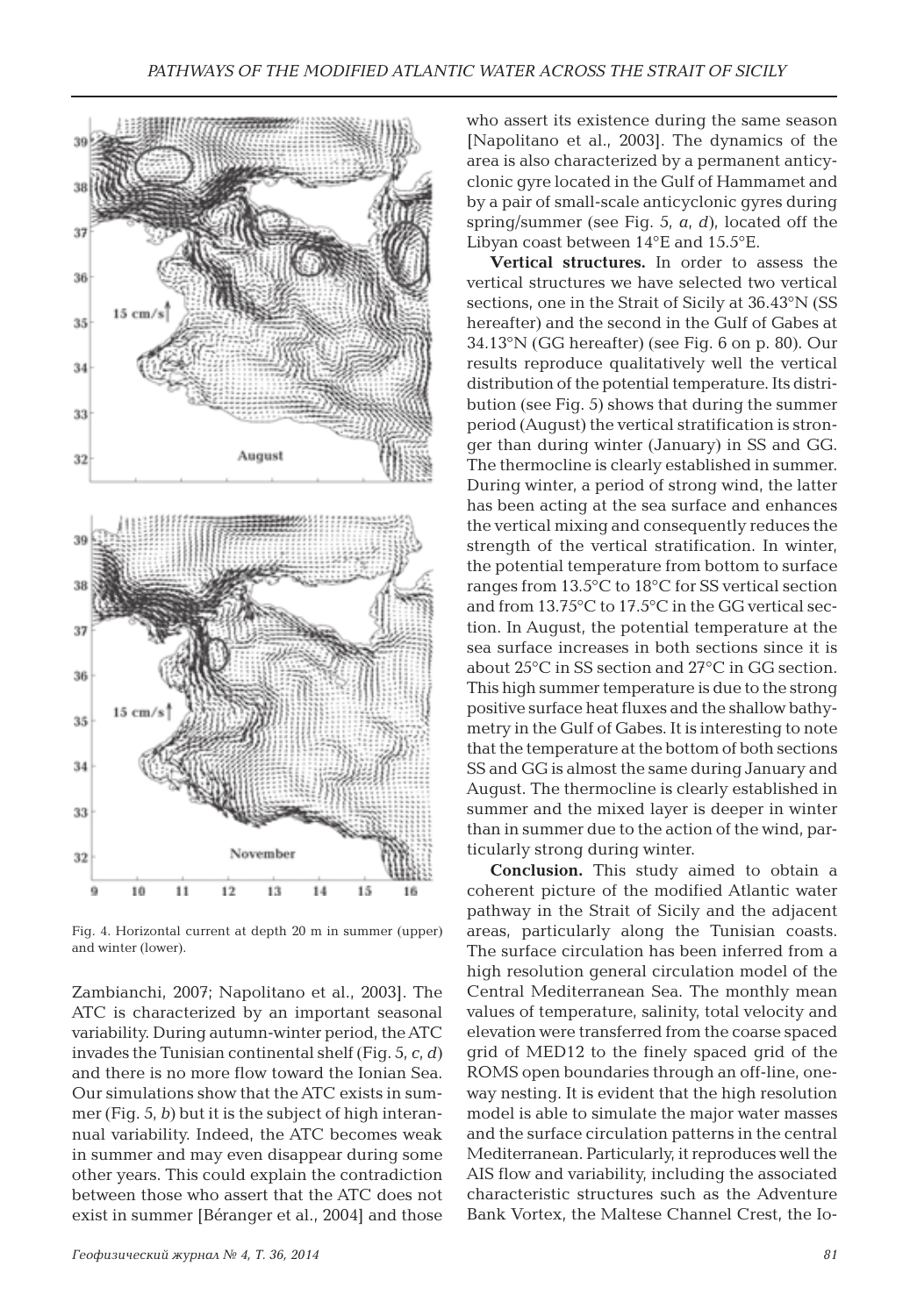

Fig. 5. Horizontal current at depth 20 m in the Gulf of Gabes in spring (*a*), summer (*b*), autumn (*c*), and winter (*d*).

nian Bank Vortex and the overshooting into the northern Ionian Sea. Our results are compared reasonably with those deduced from observations [Astraldi et al., 1996; 2002; Sorgente et al., 2011]. The simulated circulation reproduces the branching of the modified Atlantic water into two main streams. The southern branch follows the Tunisian shelf edge and spreads over the Tunisian and the wide shallow Libyan continental platform, particularly in autumn. The northern branch flows along the Sicilian shelf. Both have a strong seasonal variability, particularly in their volume transport. The path of the Atlantic Tunisian Current and its variability are clarified, particularly south of Lampedusa Isle. The Atlantic Tunisian Current flows eastward mainly along the 200 m isobath. South of Lampedusa Isle, it splits into two main branches. The first branch directly flows toward the southern part of the Levantine basin, while the second is flowing over the Tunisian shelf. The latter divides into two veins, the first one invades the Tunisian shelf in the Gulf of Gabes and recirculates anticyclonally on the shelf, while the second continues flowing southeastward as an important coastal current and comes close to the Libyan coast, giving rise to a strong coastal jet near the Libyan current. This scheme is different from an earlier ones estimated from models of coarse resolution. A small cyclonic vortex develops downstream Cape Bon and it seems that it constrains the modified Atlantic water towards the Tunisian slope increasing its velocity. However, the existence of this mesoscale feature should be confirmed by oceanographic surveys. The Atlantic Tunisian Current is stronger than the Atlantic Ionian Stream from autumn to winter. In January, the Atlantic Ionian Stream is close to the Sicilian coast, and the Atlantic Tunisian current close to the Tunisian coast. The modified Atlantic water is colder in the Atlantic Ionian Stream than in the Atlantic Tunisian current due to mixing with upwelling waters [Béranger et al., 2004]. In July, the Atlantic Ionian Stream meandered, whereas the Atlantic Tunisian current appears weak or not present at all, in agreement with previous studies [Sorgente et al., 2003; Bérangeret al., 2005]. Nevertheless, our results show that the Atlantic Tunisian current is clearly present in July for year 2006, suggesting a possible interannual variability of this current. We believe that the Atlantic Tuni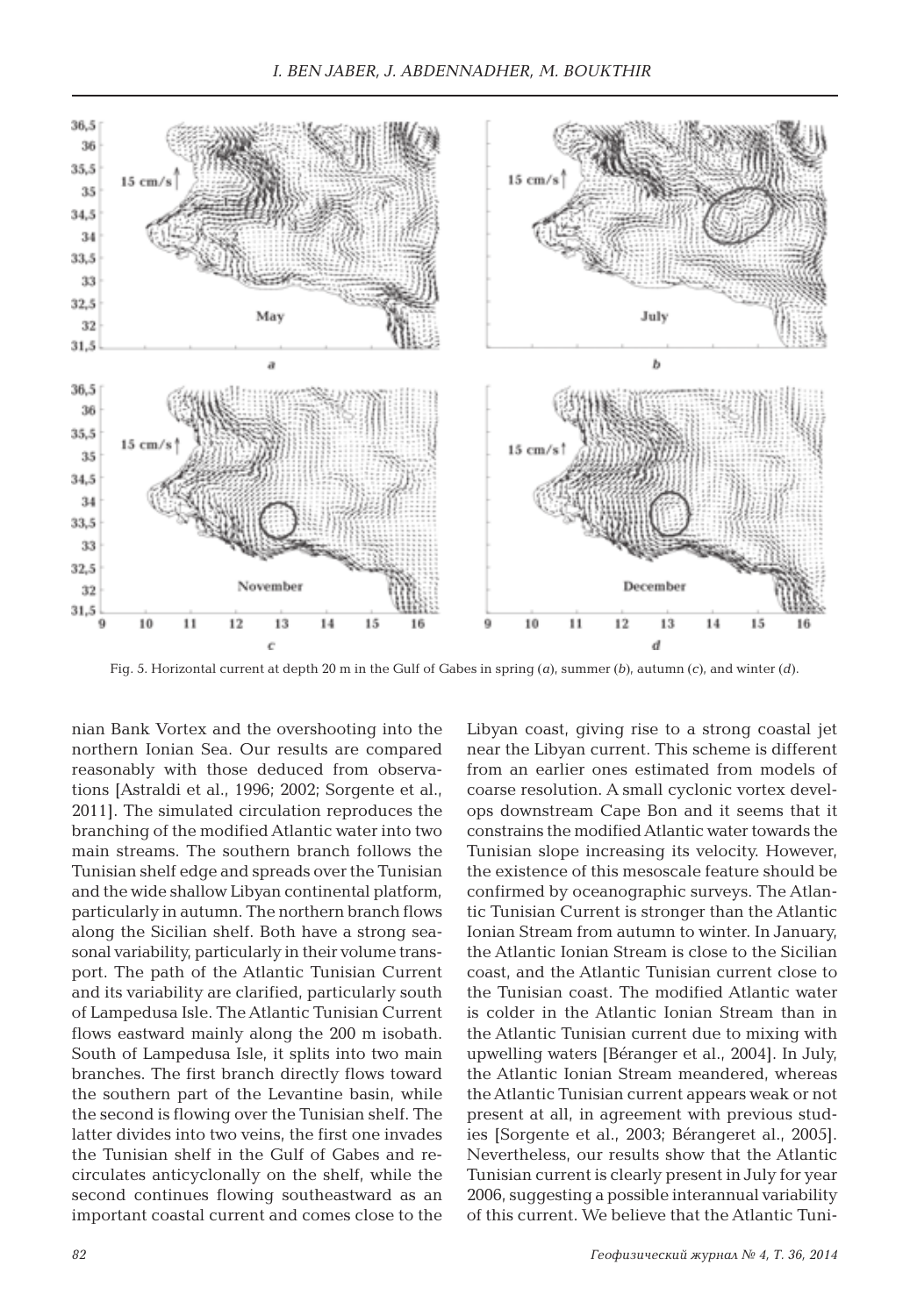sian current is present during the year, although it is difficult to identify in July, because of the recirculation in the Sicily Channel.

**Acknowledgements.** The authors are supported by Ministry of Higher Education and Scientific Research Tunisia through *UR11ES88*. The

## **References**

- *Abdennadher J., Boukthir M*., 2007. Seasonal and interannual variations of the sea surface circulation in the central Mediterranean Sea derived from 11 years of Topex/Poseidon and ERS1/2 data. *Online J. Earth Sci.* 1 (4), 180—187.
- *Astraldi M., Balopoulos S., Candela J., Font J., Gacic M., Gasparini G. P., Manca B., Theocharis A.*, 1999. The role of straits and channels in understanding the characteristics of Mediterranean circulation, *Progress in Oceanography* 44, 65—108.
- *Astraldi M., Gasparini G. P., Sparnocchia S., Moretti M., Sansone E*., 1996. The characteristics of the water masses and the water transport in the Sicily Strait at long time scales the eastern and western Mediterranean through the Strait of Sicily. *Bulletin de l'Institut Oceanographique, Monaco, CIESM Science Series* (2), 95—115.
- *Astraldi M., Gasparini G. P., Vetrano A., Vignudelli S*., 2002. Hydrographic characteristics and interannual variability of water masses in the central Mediterranean: a sensitivity test for longterm changes in the Mediterranean Sea. *Deep-Sea Res*. Pt. I, 49, 661—680.
- *Bell M. J*., 1997. Vortex stretching and bottom torque in the Bryan-Cox ocean circulation model. The Met. Office. Applications T. N. 17.
- *Ben Jaber I., Abdennadher J., Boukthir M*., 2013. Seasonal Variability of the Atlantic Tunisian current derived from a high resolution model,  $40<sup>th</sup> CIESM$ Congress.
- *Boukthir M., Abdennadher J., Jebali J*., 2007. Sea Surface Circulation within the Eastern Mediterranean derived from Satellite Observations of Altimetry and Wind. *Geophys. J*. 29(1), 144—152.
- *Brasseur P., Beckers J. M., Brankart J. M., Schoenauen R*., 1996. Seasonal temperature and salinity fields in the Mediterranean Sea: climatological analyses of a historical data set. *Deep-Sea Res*. Pt. I, 43, 159—192.
- *Bйranger K., Mortier L., Crйpon M*., 2005. Seasonal variability of water transport through the Straits of Gibraltar, Sicily and Corsica derived from a high-

boundary conditions were gracefully supplied by Dr. Béranger and they arise from simulations of the circulation of the Mediterranean Sea realized within the framework of the project MORCE-MED (funded by the GIS-Climate) and the project SiMED (funded by GMMC).

resolution model of the Mediterranean circulation. *Prog. Oceanogr*. 66, 341—364.

- *Bйranger K., Mortier L., Gaspirini G.-P., Gervasio L., Astraldi M., Crйpon M*., 2004. The dynamics of the Sicly strait: a comprehensive study from observations and models. *Deep-Sea Res*. Pt. II, 51, 411— 440.
- *Drago A. F., Sorgente R., Ribotti A*., 2003. A high resolution hydrodynamic 3-D model simulation of the Malta shelf area. *Ann. Geophys*. 21, 323—344.
- *Gasparini G. P., Bonanno A., Zgozi S., Basilone G., Borghini M., Buscaino G., Cuttitta A., Essarbout N., Mazzola S., Patti B., Ramadan A. B., Schroeder K., Bahri T., Massa F.*, 2008. Evidence of a dense water vein along the Libyan continental margin. *Ann. Geophys*. 26, 1—6. doi:10.5194/angeo-26-1-2008.
- *Gasparini G. P., Ortona A., Budillon G., Astraldi M., Sansone E*., 2005. The effect of the Eastern Mediterranean transient on the hydrographic characteristics in the Straits of Sicily and in the Tyrrhenian Sea. *Deep-Sea Res*. Pt. I, 52, 915—935.
- *Hamad N., Millot C., Taupier-Letage I.*, 2005. A new hypothesis about the surface circulation in the eastern basin of the Mediterranean Sea. *Prog. Oceanogr*. 66(2-4), 287—298.
- *Hellerman S., Rosenstein M.*, 1983. Normal monthly wind stress over the world ocean with error estimates. *J. Phys. Oceanogr*. 13, 1093—1104.
- *Herbaut C., Codron F., Crepon M*., 1998. Separation of a Coastal Current at a Strait Level: Case of the Strait of Sicily. *J. Phys. Oceanogr*. 28, 1346—1362.
- *Lebeaupin Brossier C., Drobindki P., Beranger K., Bastin S., Orain F*., 2013. Ocean memory effect on the dynamics of coastal heavy precipitation preceded by a mistral event in the northewestern Mediterranean. *Q. J. Roy. Meteorol Soc*. 139, 1583—1597.
- *Lermusiaux P. F. J*., 1999. Estimation and study of mesoscale variability in the Strait of Sicily. *Dynam. Atmos. Oceans* 29, 255—303.
- *Lermusiaux P. F. J., Robinson A. R.*, 2001. Features of